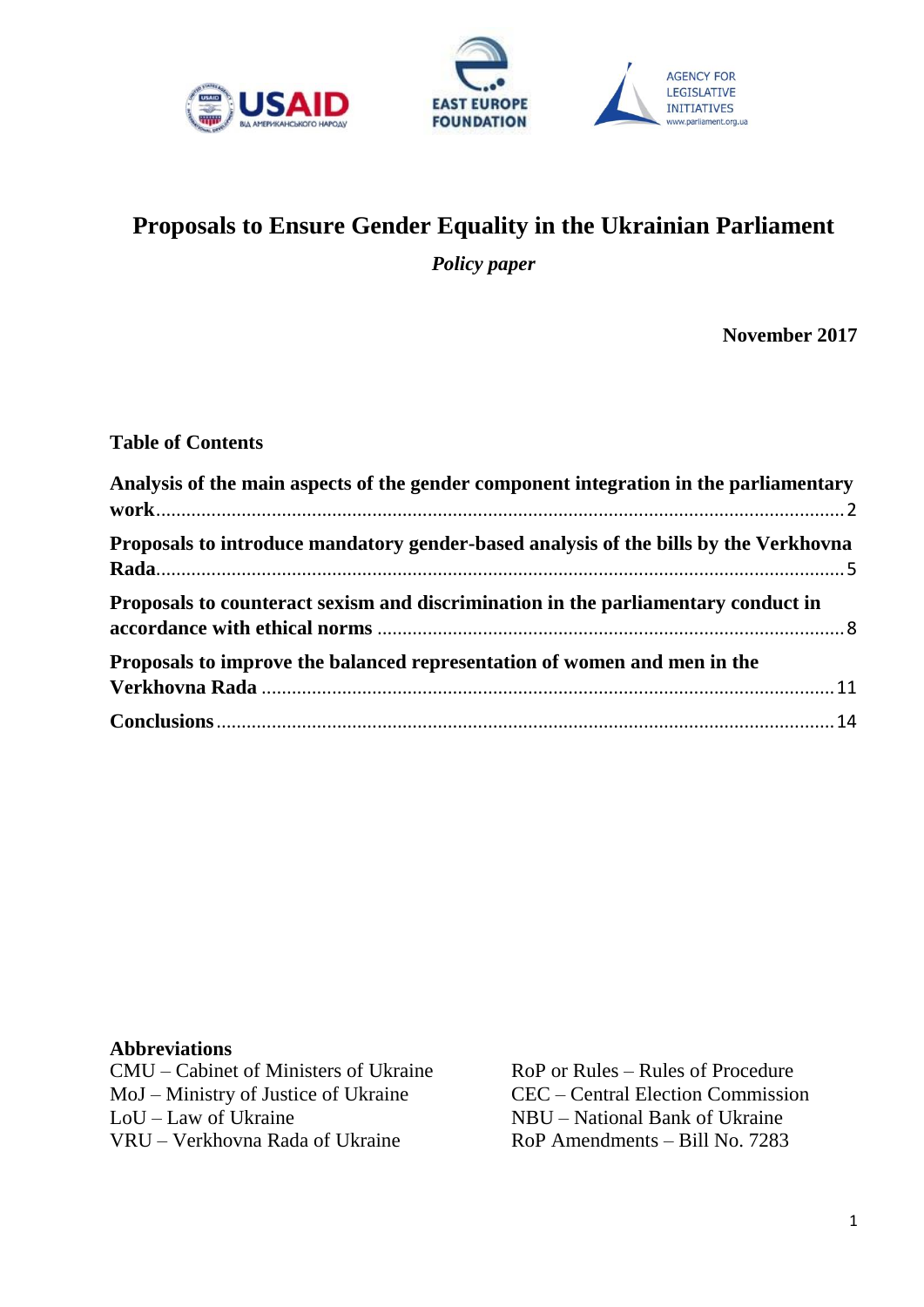<span id="page-1-0"></span>



w.parliament.org.ua

## **Analysis of the main aspects of the gender component integration in the parliamentary work**

Implementation of the policy of equal rights and opportunities for men and women always serves as an indicator of ethics, transparency, and readiness to democratic transformations, and the Ukrainian parliament takes important steps in this direction as is required by the international standards and the time.

The 8th Verkhovna Rada is different from the previous convocations not only by the biggest number of women among its members over the entire time of the Parliament's existence, but also by the active promotion of "gender interests" in terms of the public policy making. And it is not by chance that the Verkhovna Rada gender sensitivity is on the agenda, as it is one of the main components of the parliamentary reform in accordance with the Pat Cox recommendations and the Jean Monnet Dialogues.

The gender sensitive parliament can be defined as an institution that meets the needs and interests of both men and women in its structure, operations, methods, and work generally. The aim of the gender sensitive parliament is to overcome the obstacles faced by women on the way to the full-fledged participation in politics, as well as to demonstrate a positive example and to define the model of opportunities for the society in general<sup>1</sup>.

The Verkhovna Rada reform in accordance with the need to ensure equal rights and opportunities for women and men should aim at the introduction of the gender-based analysis of the legislation, development of the gender sensitive parliamentary infrastructure, integration of the gender-sensitive budgeting, ensuring parity representation of women and men in the Ukrainian parliament, as well as introduction of the Code of Conduct with prohibition of gender discrimination and expressions of sexism.

The Law of Ukraine (**LoU**) on Ensuring Equal Rights and Opportunities for Women and Men defines the *gender-based analysis* as the analysis of the current legislation, as well as draft legal acts and regulations to provide a conclusion on their compliance with the principle of ensuring equal rights and obligations for women and men<sup>2</sup>.

The Cabinet of Ministers of Ukraine (**CMU**) Resolution No. 504 of 12 April 2006 on Gender-based analysis assigns such analysis to the Ministry of Justice (**MoJ**). Having defined the specific subject of the analysis, this resolution not only renders the whole process inefficient due to the weak capacity of a small Ministry unit, but also limits the possibility of other public authorities to take the responsibility for such analysis<sup>3</sup>.

A new mechanism should be set for such analysis with an extended circle of subjects.

The *Parliament gender-sensitive infrastructure* can be defined as the work place infrastructure meeting the needs of both men and women and ensuring beneficial and comfortable conditions for staying and working at the Parliament. Generally, such gendersensitive infrastructure means provision of equal opportunities both to women and men as in terms of the access to the working facilities, means of communication, bathrooms etc. This

<sup>&</sup>lt;sup>1</sup> Gender-Sensitive Parliaments: A Global Review of Good Practice, Inter-Parliamentary Union, Reports and Documents. – 2011. – No. 65. – P. 6 http://www.ipu.org/pdf/publications/gsp11-e.pdf

<sup>&</sup>lt;sup>2</sup> Law of Ukraine on Ensuring Equal Rights and Opportunities for Women and Men No. 2866-IV of 08.09.2005 // http://zakon4.rada.gov.ua/laws/show/2866-15

<sup>3</sup> CMU Resolution on Gender Legal Expert Analysis No. 504 of 12.04.2006 "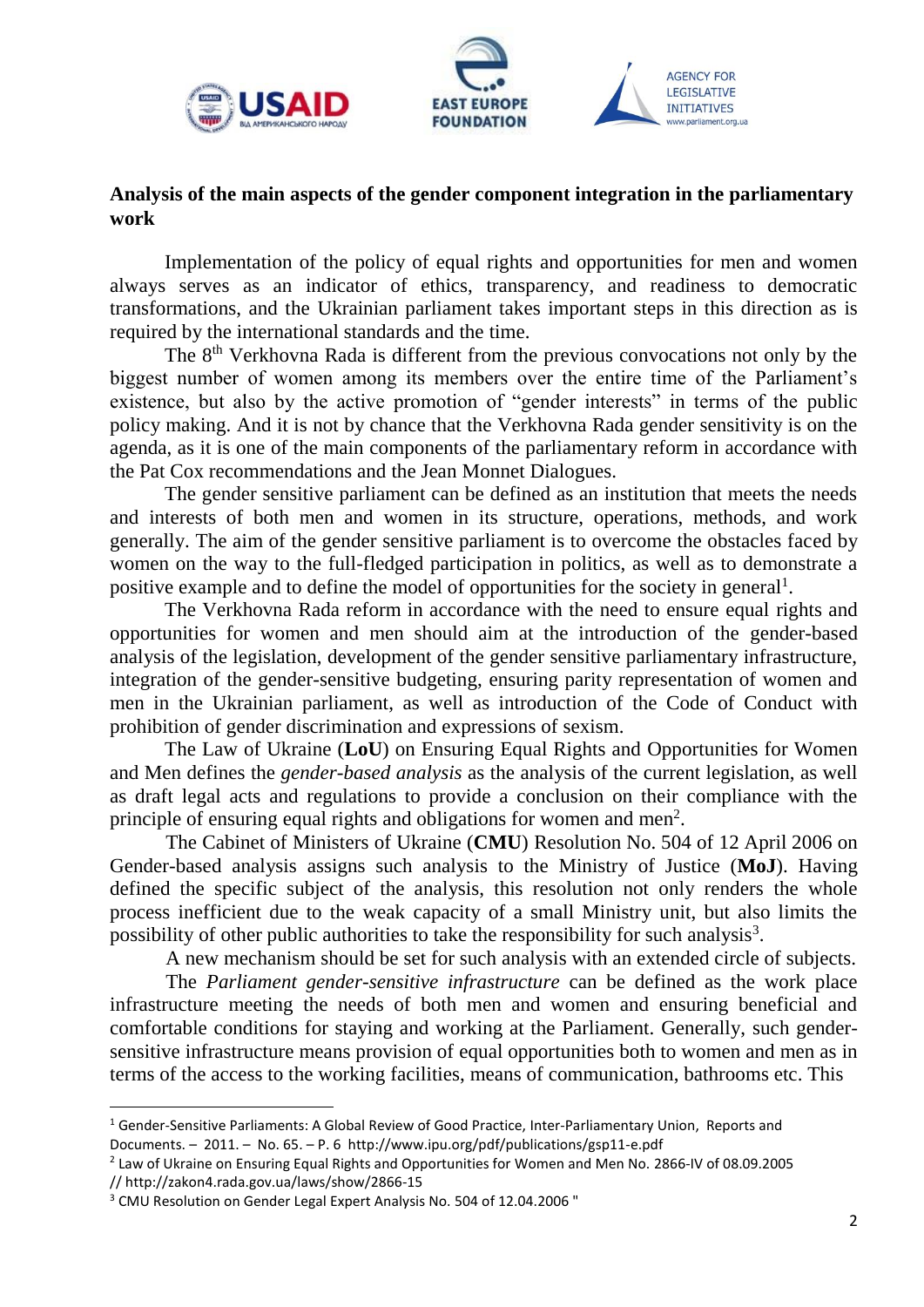





*The gender-guided and gender-sensitive budgeting.* The gender-sensitive budgeting aims at integrating the gender component into the budget process. It should be considered as an influential element of the managerial activities associated with the budgeting at different levels, which provides important information to the experts making decisions on the distribution of public funds.

The gender-guided budgeting makes it possible to see how the revenues and expenses influence the social and economic conditions and opportunities of women and men, as well as the aspects of equality between men and women in the country. As a managerial technology instrument, the gender-guided budgeting enables assessment of how and to what extent the public policy in the area of budget expenses distribution impacts women and men as the service consumers, infrastructure users, and taxpayers. It is the gender-based analysis at its basis that lays the ground for the introduction of the principle of equal opportunities for women and men in all areas and ensures the sustainable development of the society<sup>5</sup>.

The gender-sensitive budgeting mechanism is distinguished by the fact that it is envisaged by the provisions of the international strategic documents, according to which this mechanism should be taken into account for the purpose of the public policy-making based on the principle of equal rights and opportunities, including in the budget sector.

*Parity representation of men and women in the Verkhovna Rada* includes balanced representation in the parliamentary, as well as committee leadership, official delegations, interparliamentary relations groups, and task forces. It is one of the main indicators reflecting gender equality and provision of equal opportunities for decision-making.

The Verkhovna Rada composition evidences that women and men are not represented there on a parity basis. This, in its turn, is one of the main obstacles to the fullfledged representation of women in the public policy-making process. In addition, apart from the unequal representation in the general composition of the parliament, an insufficient number of women in the leadership positions creates the problem of access to the decisionmaking process. This situation can be changed through introduction of various mechanisms, e.g. gender quotas for selection to various positions.

*The Code of Conduct as an instrument to regulate the behaviour of the members of parliament* aims to define the main ethnic principles that will be used as a basis for the relations among MPs, including respect of each other's dignity and defence from gender discrimination and sexism.

One of the reasons of the failure to observe the ethical principles of behaviour is lack of legislative norms defending from the expressions of sexism and discrimination, as well as defining and assigning relevant punishments for such expressions.

<sup>4</sup> Gender Sensitive Parliaments: Advancements in Workplace -2012- №. 2012-40-E – P.1 <https://lop.parl.ca/Content/LOP/ResearchPublications/2012-40-e.pdf>

<sup>5</sup> Elizabeth Klatzer, Tetyana Ivanina. Gender Guided Budgeting: Analysis of the Budget-Funded Programme from the Perspective of Gender Equality. Manual for Public Authorities and Local Self-Governance Staff – p. 6 – http://www.fes.kiev.ua/new/wb/media/genderresponsivebugeting2015ukr.pdf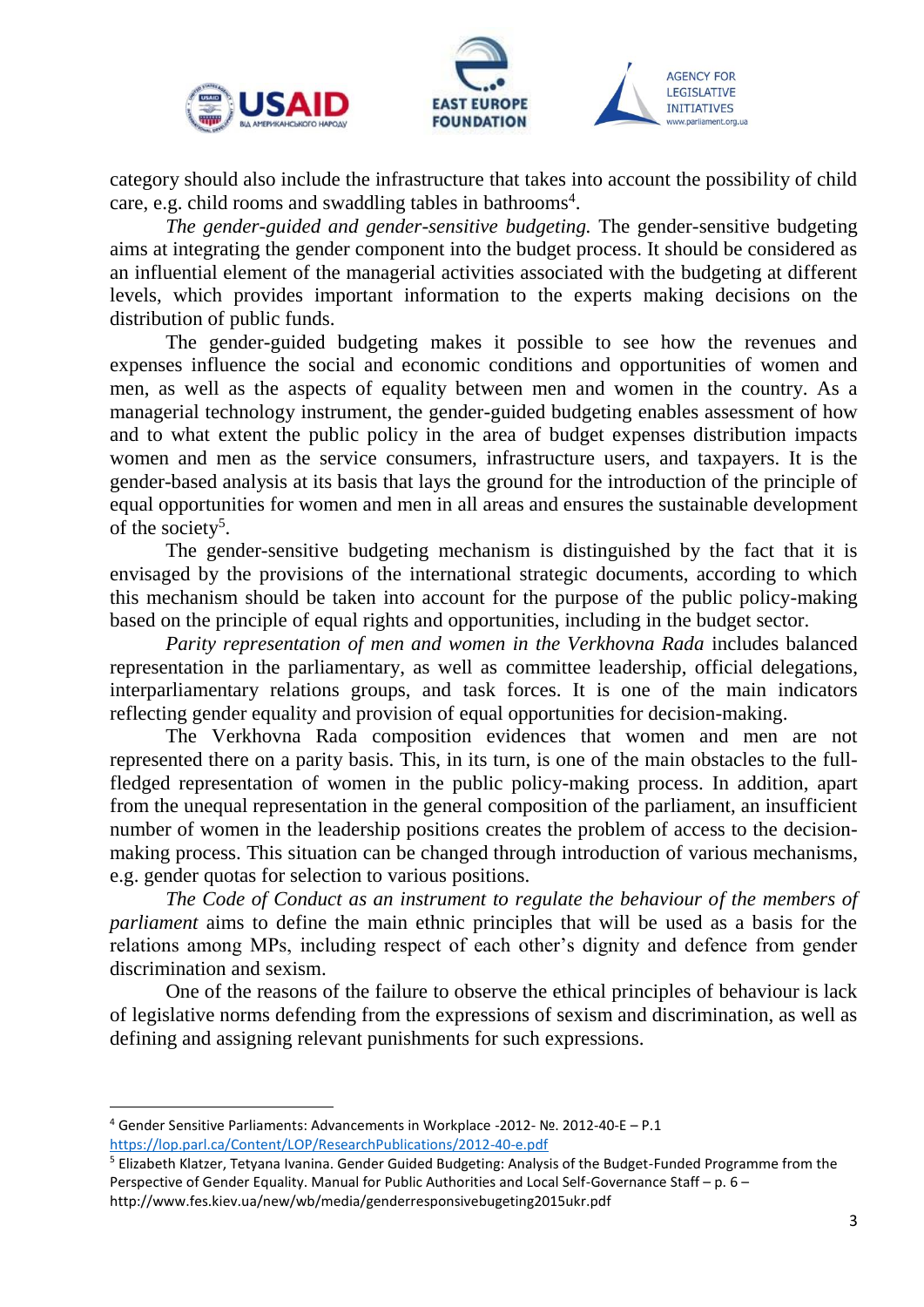



It is important to provide the Parliamentary Rules Committee with the powers to consider the cases on the violation of the established rules of conduct and to introduce sanctions.

Not only MPs are involved in the process of ensuring the principles of equal rights and opportunities for women and men in the Verkhovna Rada, but also representative of the executive branch, civil society organisations, and international technical assistance projects. An example of the combined efforts in this area is the Gender Issues Public Council established under the *Equal Opportunities* interfaction union.

One of the main tasks of the Gender-Sensitive Parliament working group created within the above Public Council is to develop proposals on how to amend the Parliamentary Rules of Procedure (**RoP**) to make the Verkhovna Rada indeed gender-sensitive.

Such proposals laid the foundation for amendments to the RoP on ensuring equal rights and opportunities for women and men (Bill No. 7283 of 10.11.2017) initiated by MPs Svitlana Voytsekhovska, Maria Ionova, Olena Kondratyuk, Alyona Babak, Iryna Lutsenko, and Iryna Herashchenko (**the RoP amendments**) 6 . The amendments introduce the gender-based analysis of the legislation; set the rules for gender-balanced parliamentary and committee leadership, official delegations, interparliamentary relations groups, task forces etc; and regulate the ethical conduct of the MPs with prohibition of gender discrimination and expressions of sexism.

The stakeholders interested in ensuring gender equality in the Parliament include those in charge of law-making and introduction of the gender equality policies, individuals providing organisational, expert, logistic, and other support to the Verkhovna Rada directly cooperating with it, in particular:

- MPs who are vested with the right of legislative initiative, i.e. the possibility to implement the policy of equal rights and opportunities for women and men at the legislative level;
- Parliamentary staff providing legal, research, organisation, documentation, financial, and information support to the Parliament;
- Parliamentary assistants providing, among other, comprehensive support to the MPs in the development of legislation, including in relation to the gender equality;
- Parliamentary interns assisting the parliamentary staff during their internship;
- Representatives of the civil society and donor organisations providing expert, logistics assistance, monitoring the observance of equal rights and opportunities for women and men, and supporting development of public policy in this area; as well as
- Journalists cooperating with the Verkhovna Rada and covering its activities.

**.** 

Thus, having defined the main aspects of the gender integration into the parliamentary work, a parallel can be drawn between these provisions and the Parliamentary Rules of Procedure as the main regulative act defining the formation and organisation of the parliamentary work. Amendment of this document in accordance with the gender-sensitivity proposals is an important tool in fighting for the equality of rights and opportunities of women and men and counteracting discrimination.

<sup>6</sup> Drat amendments to the Parliamentary Rules of Procedure (to ensure equal rights and opportunities of women and men) №7283 of 10.11.2017 http://w1.c1.rada.gov.ua/pls/zweb2/webproc4\_1?pf3511=62864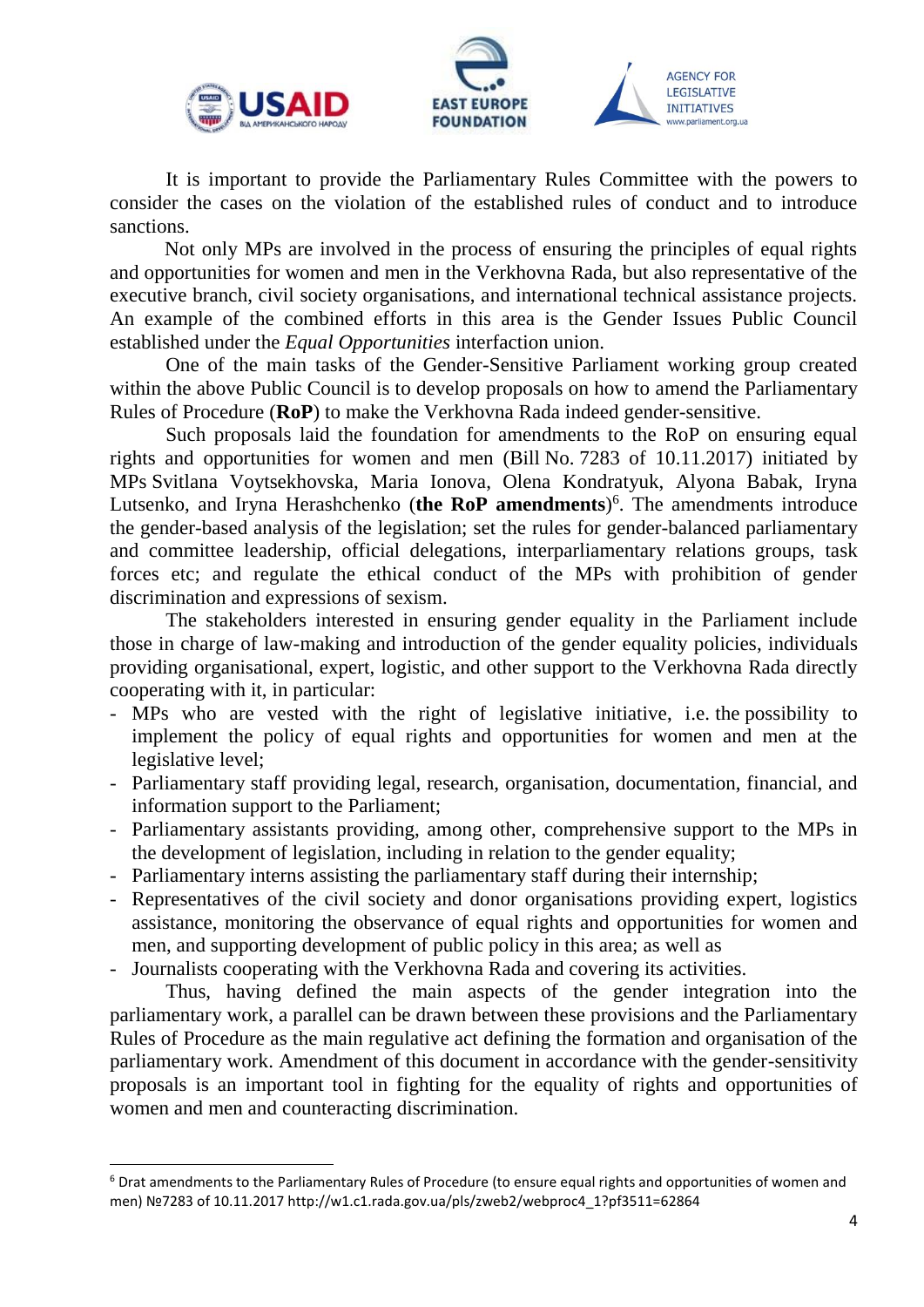<span id="page-4-0"></span>





## **Proposals to introduce mandatory gender-based analysis of the bills by the Verkhovna Rada**

The gender-based analysis means the examination of the current and proposed legislation to check their compliance with the principle of equal rights and opportunities for women and men.

Such analysis is a very much needed instrument to ensure equal rights of women and men at the legislative level. It is supposed to improve the legislative efficiency through development of the legal mechanisms to cover all spheres of life and provide for the possibility of parity representation of women and men, equal access to resources, decisionmaking and equal responsibility.

The gender-based analysis of the legal framework is governed by the following acts in Ukraine:

- the Law on Ensuring Equal Rights and Opportunities for Women and Men. Its Art. 4 sets that the gender-based analysis opinion is an obligatory component of the file submitted together with the draft legal act for consideration<sup>7</sup>;
- the Law on the Principles to Prevent and Counteract Discrimination in Ukraine. Under its Art. 8.2, the antidiscrimination analysis is done to reveal the discriminatory features in draft legal acts<sup>8</sup>.

The methodology of the gender-based analysis should be applied in accordance with the provision of the above laws and cover both the principles of equal rights, freedoms, and opportunities for women and men, and expressions of direct and indirect discrimination.

The CMU Resolution on the Gender-based Analysis (No. 504 of 12.04.2006) assigns the task of the gender-based analysis of the current and proposed legislation in all spheres of legislation related to human rights and freedoms to the Ministry of Justice<sup>9</sup>.

The MoJ has been in charge of the gender-based analysis for more than ten year checking the draft legislation since 1 June 2006 and the valid legislation – since 1 January 2007.

Such situation, however, does not seem to be satisfactory, as the scope of the legislative acts and regulations exceeds the capacity of a small MoJ unit. In addition, such approach limits the possibilities of developing the capacity of the public authorities involved in the legislative drafting, depriving them of the relevant motivation, which only adds to the marginalisation of the gender integration generally<sup>10</sup>.

According to the 2017 Legislation Gender-based Analysis Plan, the MoJ intended to audit only ten legislative acts, while the 2016 Plan targeted only eight.

 $^7$  Art. 4 of the LoU on Ensuring Equal Rights and Opportunities for Women and Men (No. 2866-IV of 08.09.2015) <http://zakon3.rada.gov.ua/laws/show/2866-15>

<sup>8</sup> Art. 8 of the LoU on the Principles to Prevent and Counteract Discrimination in Ukraine (No. 5207-VI of 06.09.2012) <http://zakon2.rada.gov.ua/laws/show/5207-17>

<sup>9</sup> CMU Resolution on the Gender Analysis (No. 504 of 12.04.2006) [http://zakon3.rada.gov.ua/laws/show/504-2006-](http://zakon3.rada.gov.ua/laws/show/504-2006-%D0%BF) [%D0%BF](http://zakon3.rada.gov.ua/laws/show/504-2006-%D0%BF)

<sup>&</sup>lt;sup>10</sup> O. Suslova. Analysis of the Public Policies and Regulations in Terms of Their Compliance with the Principle of Equal Rights and Opportunities of Women and Men – Kyiv, 2017 – p. 36

http://www.radaprogram.org/sites/default/files/publications/gender\_public\_policy\_web.pdf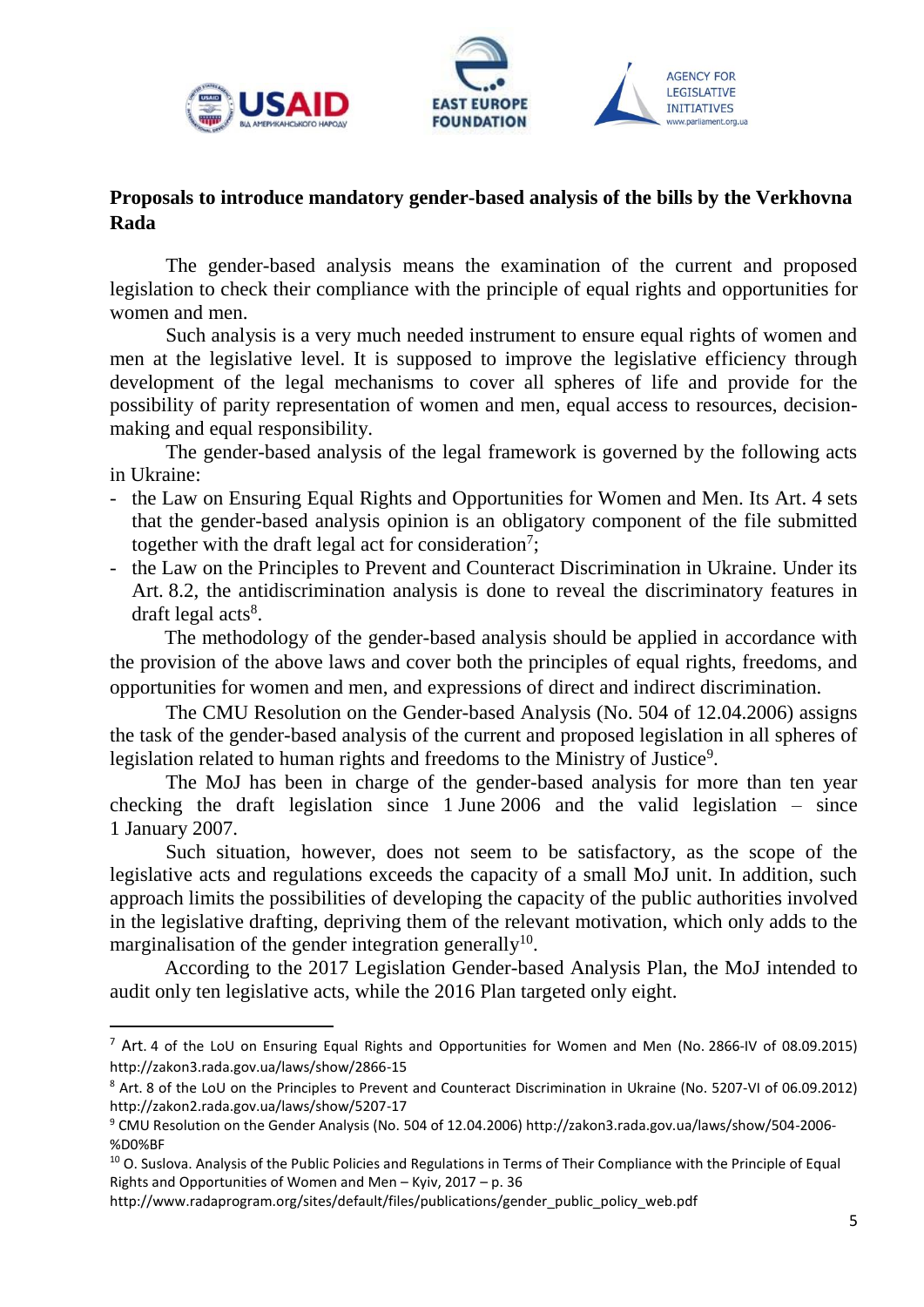

**.** 



**AGENCY FOR** LEGISLATIVE **INITIATIVES** 

The experience of the pilot analysis of the draft legislation in terms of their compliance with the principle of equal rights and opportunities conducted by the *USAID RADA Programme: Responsible Accountable Democratic Assembly*, when during two and a half months a group of 6 experts examined more than 3,000 bills, having found 30 direct violations and discrimination cases, suggests that MoJ demonstrates a rather low efficiency in this area.

The gender-based analysis is an important component of the amendments to the Parliamentary Rules of Procedure developed by the Gender Sensitive Parliament working group established by the Gender Issues Public Council under the Equal Opportunities interfaction union.

The amendments propose to word Art. 93.1 as follows: "Upon its registration, each bill or any other draft act shall, not later than within a five-day period, be sent by the Chair of the Verkhovna Rada or, according to the distribution of duties, by the First Deputy Chair or Deputy Chair of the Verkhovna Rada to the committee which, according to its competence, is defined as the profile one for the preparation and preliminary consideration of the bill or any other draft act, as well as to the budget committee to analyse its influence on the budget indicators and compliance with the laws regulating budget relations, the anticorruption committee to audit its compliance with the anticorruption legislation and the committee in charge of inspecting the bills as to their compliance with Ukraine's international legal obligations in the area of European integration to for preparation of the expert opinion**, and to the committee in charge of the legislative support to the equal rights and opportunities for women and men for preparation of the expert opinion.** Not later than within a three-day period each bill shall be sent by the budget committee to the CMU to assess its impact on the budget indicators and compliance with the laws regulating budget relations"<sup>11</sup>.

The advantage of the gender-based analysis is that it requires no excessive human and financial resources.

The optimal way to introduce the gender-based analysis into the Verkhovna Rada work would be to establish a three-stage system to audit legislative initiatives.

Thus, when a bill is prepared for the first reading, *at the initial stage*, it shall be sent for the analysis of its compliance with the principles of equal rights and opportunities to the Parliamentary Main Research and Expert Department.

*At the second stage*, the bill should be examined by the profile committee which should have a staff member with the necessary expert knowledge and skills for the genderbased analysis.

*At the third stage*, when the bill is prepared for the second reading, it should be checked by the Parliamentary Main Legal Department.

In this context, it should be noted that the *USAID RADA Program: Responsible Accountable Democratic Assembly* arranged the first course on public policy gender-based analysis successfully completed on 31 May 2017. The course lasted for four months and was attended by 22 staff members of the parliamentary committee and unites dealing with gender-based analysis of legislation. They studied the basic gender-based analysis concepts

 $11$ Drat amendments to the Parliamentary Rules of Procedure (to ensure equal rights and opportunities of women and men) №7283 of 10.11.2017 http://w1.c1.rada.gov.ua/pls/zweb2/webproc4\_1?pf3511=62864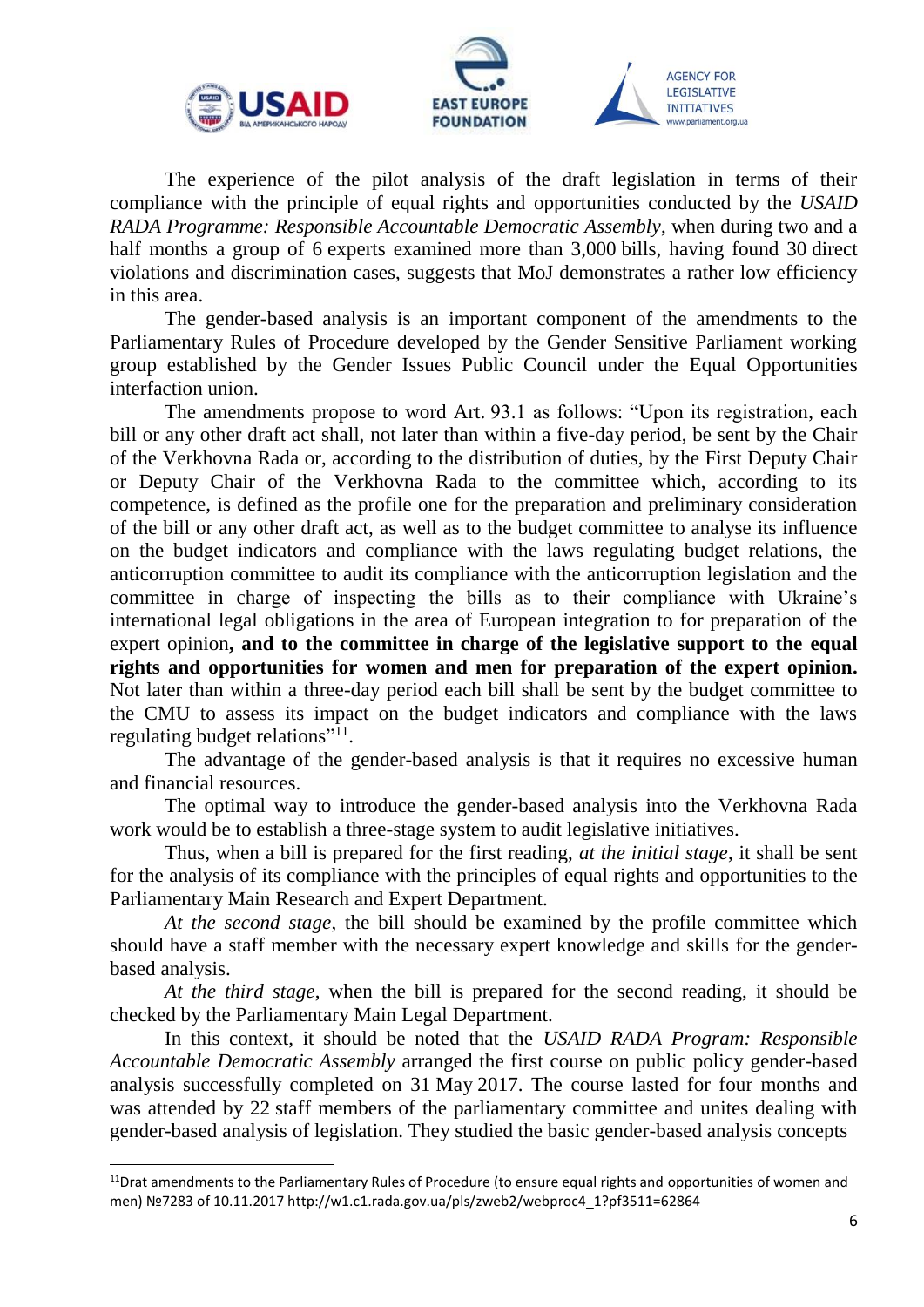

and the mechanisms to integrate the equal rights and opportunities principle into the public policy.

In order to encourage the committee staff to do the gender-based analysis, it would be helpful to use CMU Resolution No. 15 of 18.01.2017 on the Remuneration of the Public Authorities Staff for additional payments in the form of premia and other bonuses for making the above analysis $^{12}$ .

An important factor for the implementation of the gender-based analysis is the fact that it requires no amendment of the Rules of Procedure or any other legal acts and can be introduced by an instruction of the Verkhovna Rada Chair.

<sup>&</sup>lt;sup>12</sup> CMU Resolution No. 15 of 18.01.2017 on Remuneration of the Public Authorities Staff http://www.kmu.gov.ua/control/uk/cardnpd?docid=249668347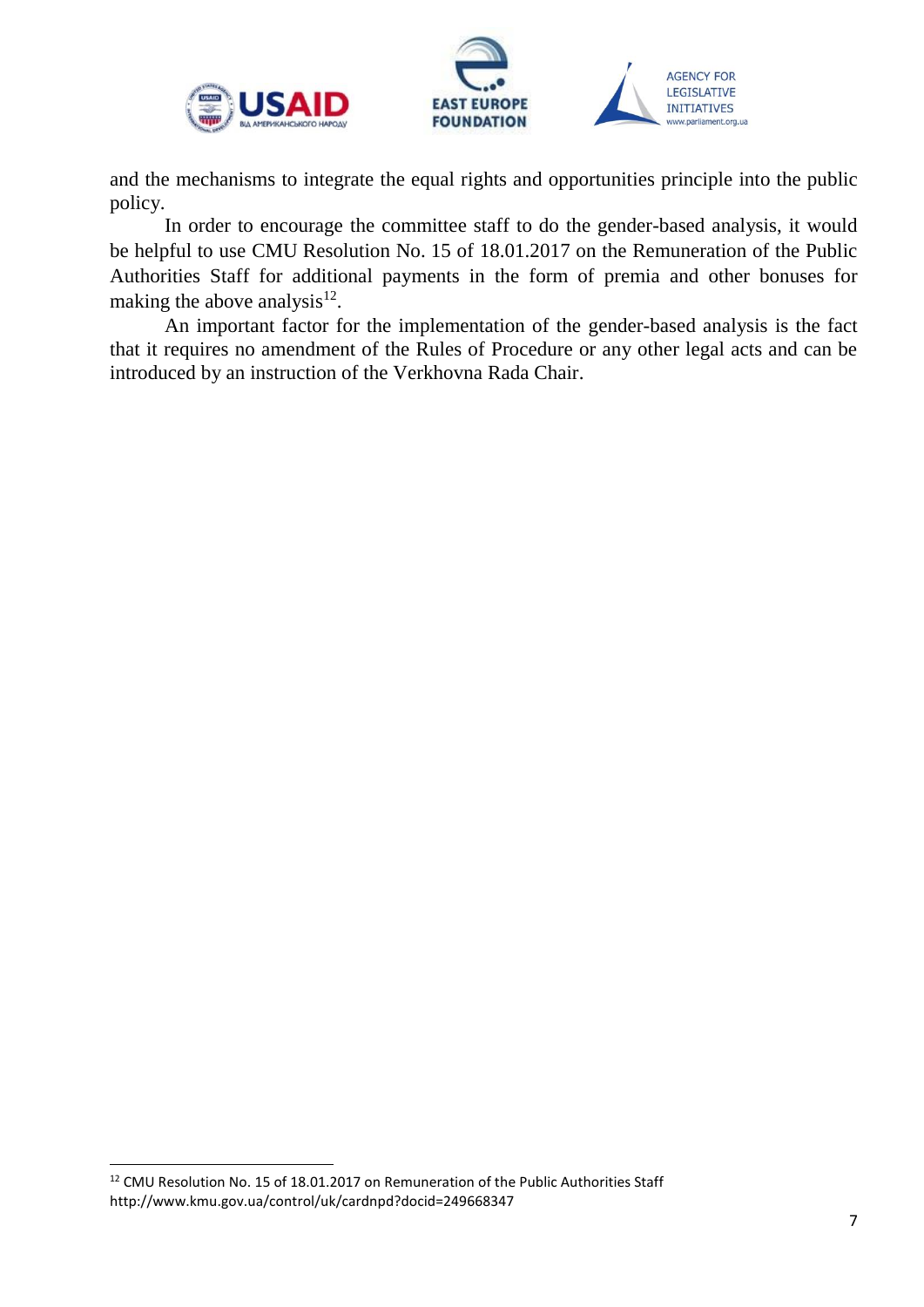<span id="page-7-0"></span>



w.parliament.org.ua

#### **Proposals to counteract sexism and discrimination in the parliamentary conduct in accordance with ethical norms**

Even though the main provisions of the parliamentary ethics are set forth in the Parliamentary Status Law (Articles 8, 10, 24, 37)<sup>13</sup>, as well as the RoP Law (Articles 36, 51,  $52, 53$ <sup>14</sup>, the MPs' behaviour contradicting the generally accepted ethical rules can quite often be witnessed at at plenary and committee meetings and in the media.

Regulation of the members of parliament behaviour and establishment of clear ethical principles is an important instrument of restoring the public trust to the parliament as an institution representing the will of the people. As public figures delegated the lawmaking powers, those who establish the rules of conduct for the entire country, the MPs should meet the highest standards in their behaviour.

To set clearer and more defined rules of conduct and to introduce the relevant sanctions for their violation, either legislative amendments or a new legal act should be passed to regulate in detail the parliamentary conduct starting with the presentation of the ethical principles and their integration into the professional parliamentary life and ending with the regulation of lobbyism and counteraction of sexism and discrimination.

Special parliamentary codes of conduct exist in quite a number of countries, like, for example in the US with its Senate Code of Official Conduct as an indispensable part of the Rules of Procedure, or in Germany where the parliamentary ethics is regulated by the Code of Conduct for Members of the German Bundestag being an annex to the Rules of Procedure<sup>15</sup>.

In terms of the compliance with the ethical norms and fight against sexism, the Gender-Sensitive Parliament task force developed the following amendments to the Parliamentary Rules of Procedure:

- Art. 51.2. Respect of Discipline and Ethical Norms by Members of Parliament at Plenary Sittings: "At plenary sittings, members of parliament shall not prevent presentation and perception of the interventions (by shouts, applause, standing up, talks on the mobile phone etc), use obscenities, **make discriminatory, sexist comments**, call on illegal actions".
- Art. 51.2. Respect of Discipline and Ethnical Norms by Speakers at the Parliamentary Plenary Sitting: "At the Verkhovna Rada sitting, the speaker shall not use offending, **discriminatory, sexist** expressions, obscenities, call on illegal actions. Should the speaker violate this requirement, the member presiding over the plenary sitting shall warn the speaker of the inadmissibility of such expressions and calls or shall terminate their intervention. In case of repeated violation, the presiding member shall deprive such speaker of the right to participate in such plenary sitting."

 $\overline{a}$ 

<sup>&</sup>lt;sup>13</sup> Articles 8, 10, 24, and 37 of the Parliamentary Status Law No. 2790-XII of 17.11.1992 http://zakon3.rada.gov.ua/laws/show/2790-12

<sup>14</sup> Articles 36, 51, 52, and of the Parliamentary Rules of Procedure Law No. № 1861-VI of 10.02.2010 http://zakon2.rada.gov.ua/laws/show/1861-17

<sup>15</sup> A. Kohut, O. Savchuk. Ethical and Legal Regulation of the Parliamentary Conduct: International Experience and Proposals for Ukraine (Policy Paper) – p. 9 http://www.radaprogram.org/sites/default/files/infocenter/piblications/ etychne\_ta\_pravove\_blok\_165h235\_2015-07-21\_preview\_1.pdf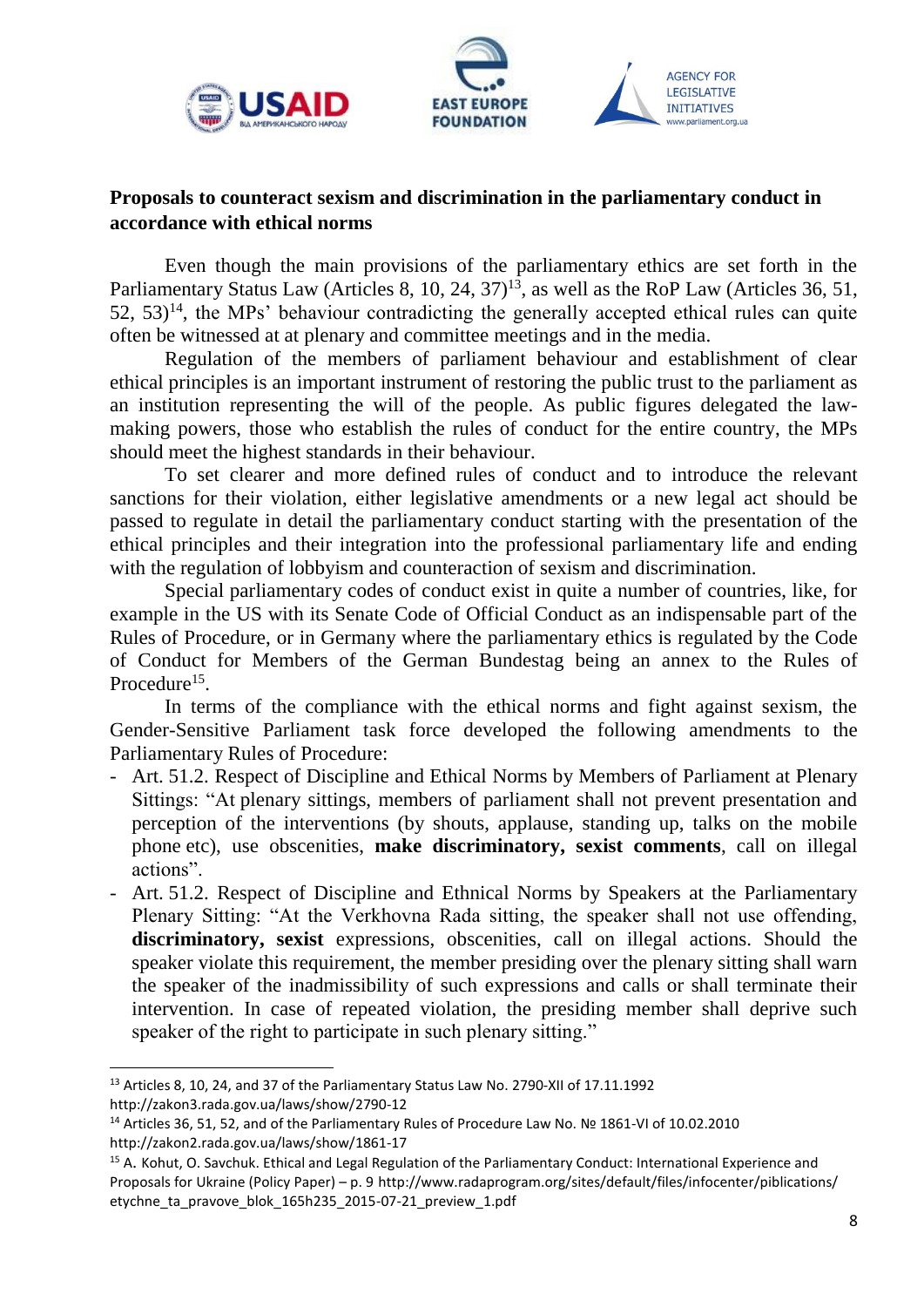

**.** 



**AGENCY FOR** LEGISLATIVE **INITIATIVES** 

As to a special legal act, already for some time the civil society and some MPs have been working on the development of the Parliamentary Code of Conduct.

Thus, on 9 February 2017, MPs signed a letter of intent "Support to the Democratic Political Culture in the Verkhovna Rada through Political Dialogue and Ethical Standards". The Code of Conduct is being developed by the Agency for Legislative Initiative within the framework of the Support to the Democratic Political Culture in the Verkhovna Rada through Political Dialogue and Ethical Standards Project supported by the Matra Programme (the Dutch Embassy) in partnership with the OSCE/ODHIR Project "Strengthening the Dialogue between the Civil Society and the Key State Institutions in Ukraine in the Area of Human Dimension", the Dutch Institute of Multiparty Democracy and with the support of the USAID RADA Program: Responsible Accountable Democratic Assembly implemented by the Eastern Europe Foundation.

Adoption of the Code of Conduct is an essential element of the parliamentary reform in accordance with Para. 52 of the Recommendations on the Internal Reform and Improvement of the Verkhovna Rada Institutional Capacity, an annex to VRU Resolution No. 1035-VIII of 17 March 2016, setting that "it is necessary to develop and institutionalise the Code of Conduct in the Verkhovna Rada. The Code shall be implemented with due regard of the principles of comprehensiveness, transparency, and in accordance with the best world practice"<sup>16</sup>.

In terms of the regulation of the existing norms of behaviour, the Code of Conduct is one of the most efficient mechanisms to counteract gender discrimination and sexism.

Reflecting the culture of the institution, it should stress the respect of dignity and honour of the individuals of both genders, promote the use of the gender-sensitive language, encourage positive actions, and define clear procedures for observance of the antidiscriminatory rules and use of sanctions for their violation.

Thus, for sexism, discrimination, or sexual harassment, clear procedure shall be established for inflicting liability. Starting with registration of the violator's name in the minutes of the meeting and ending with the deprivation of the right to speak. Systemic violations should be subject to a fine, prohibition to attend the session or committee hearings.

An important element is that the scope of the Code should cover not only MPs, but also the faction and parliamentary staff, parliamentary assistants, journalists, and interns.

The MP's behaviour should be monitored by a specially set up ethical board under the Rules Committee or under an ad hoc committee in charge of the ethical norms and gender policy.

The punishment for demonstrating no respect, sexism and discrimination expressions should be public by nature, which should have an impact on the MPs' reputation vis-a-vis their colleagues and, most importantly, voters. The possibility of election losses should become the main and most painful instrument of punishment for the violators.

Under the current legislation, MPs bear a rather limited liability for the parliamentary ethics violations, while it is also quite problematic to single out the expressions of sexism

<sup>&</sup>lt;sup>16</sup> VRU Resolution on the Measures to Implement the Recommendation of Internal Reform and Strengthening the VRU Institutional Capacity of 17.03.2016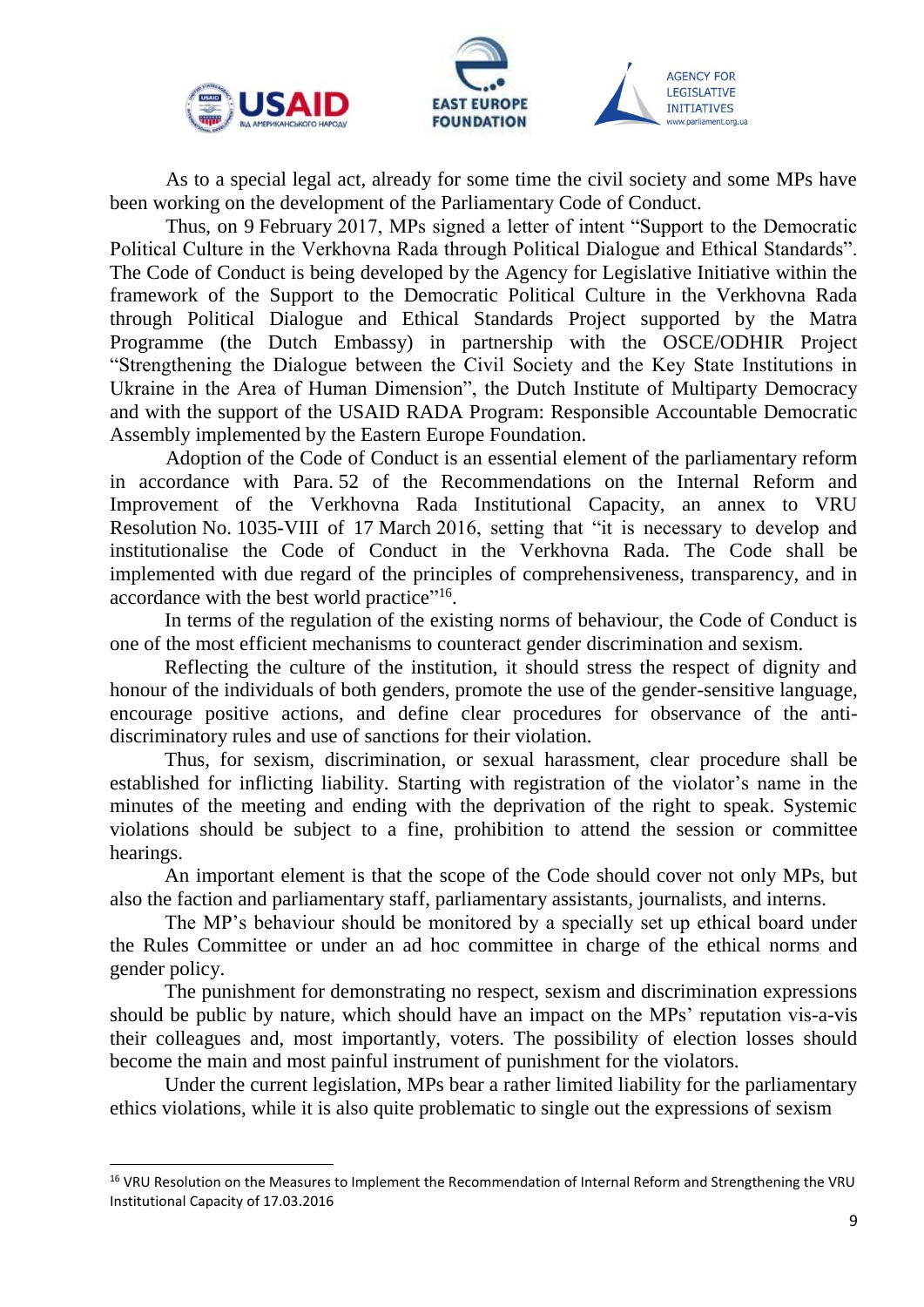





**Article 51.** Respect of Discipline and Ethical Norms by Members of Parliament at Plenary **Sittings** 

4. If a Member uses insulting words in relation to another Member or parliamentary faction/group, the chair of the plenary sitting shall warn such Member on inadmissibility of such expressions or terminate their intervention.

5. If the Member or parliamentary faction/group that have been subject to the insulting words consider that the conflict has not been exhausted and the understanding among the Members has not been reached, they may address in writing the Committee in charge of the Rules of Procedure, which shall consider the issue at its sitting. In such cases, on the conclusions of the Committee in charge of the Rules of Procedure, the Verkhovna Rada may, without discussion, make a decision to deprive the Member of the right to participate in the plenary sitting (up to five plenary sittings).

**Article 52.** Respect of Discipline and Ethnical Norms by Speakers at the Parliamentary Plenary Sitting

1. If the speaker violates such request, the chair of the plenary sitting shall warn them of inadmissibility of such expressions and calls or stop their intervention. Should the speaker commit a repeated violation, the chair shall deprive them of the right to speak at such plenary sitting.

For comparison, application of sanctions can be studied on the example of the international experience. In the Israeli parliament, Knesset, for example, sanctions for the violation of the ethical norms are much stricter. The behaviour is supervised and sanctions are imposed by the Ethics Committee which can also suspend the violator's right to attend the plenum for up to six months, recall the right to speak at the plenum or the committee for up to two meetings, and prohibit submission of bills and proposals to the agenda.

The Knesset also has a special Committee for the Status of Women and Gender Equality which has become a permanent committee on the results of the thirteenth convocation. The Committee deals with the such issues as raising the personal status of women and equal opportunities in representation, prevention of discrimination due to gender or sexual advantages in all areas, provision of equal opportunities in education and economy, prevention of sexism and discrimination, as well as counteraction to violence against women<sup>18</sup>.

Thus, next to the main principles of the parliamentary ethics, there is a need to make clear emphasis on counteraction to sexism and gender-based discrimination in order to avoid contradictions when defining the violation of the norms of parliamentary ethics or assigning relevant punishments.

1

<sup>17</sup> Articles 51-52 of the Parliamentary Rules of Procedure Law No. 1861-VI of 10.02.2010 № 1861-VI http://zakon2.rada.gov.ua/laws/show/1861-17

<sup>&</sup>lt;sup>18</sup> The Representation of Women in Israeli Politics A Comparative Perspective, Assaf Shapira, Ofer Kenig, Chen Friedberg, Reut Itzkovitch-Malka https://en.idi.org.il/media/4123/the-representation-of-women-in-israeli-politics.pdf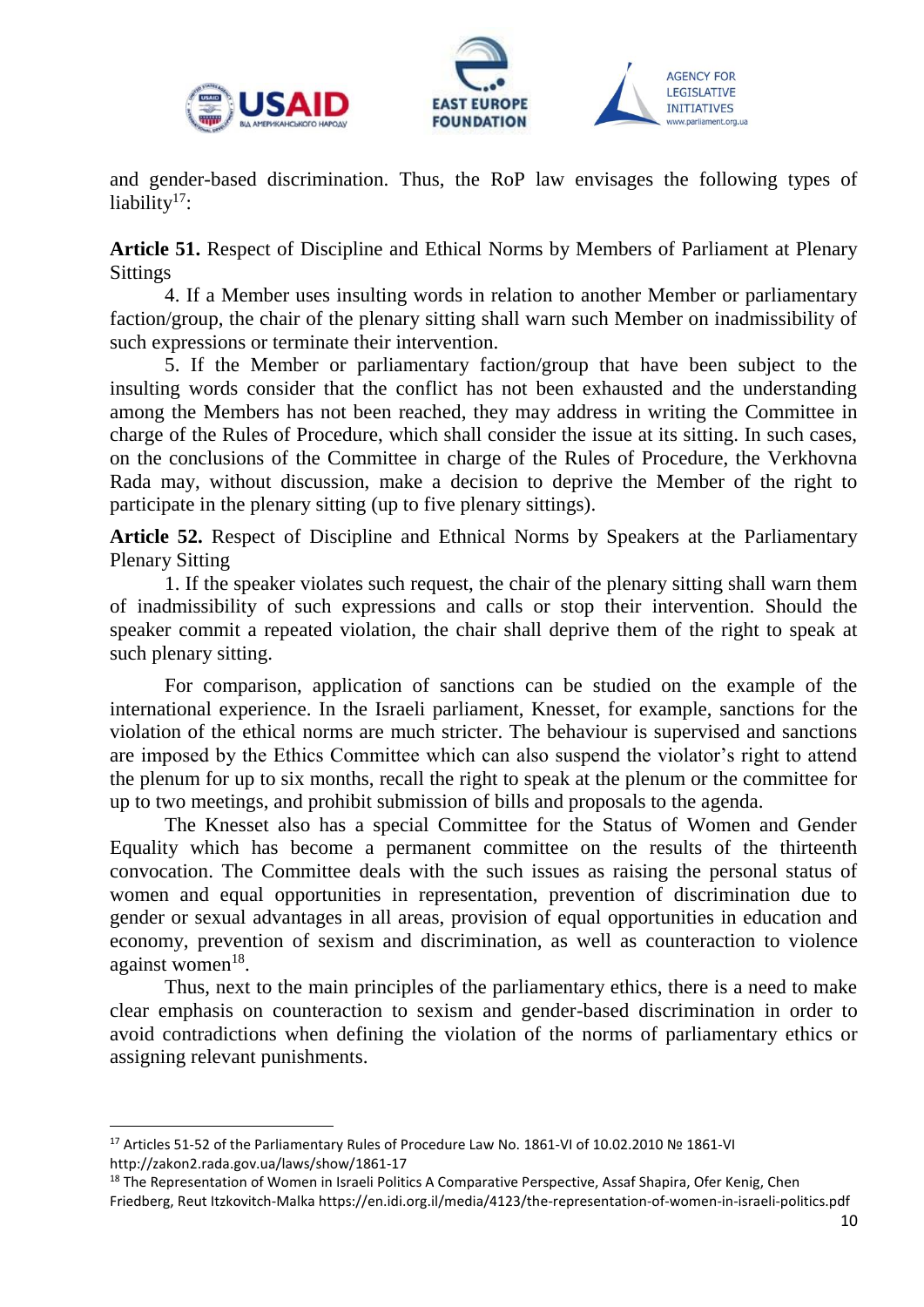<span id="page-10-0"></span>





## **Proposals to improve the balanced representation of women and men in the Verkhovna Rada**

The balanced representation of women and men in the leadership positions and access to the decision-making is one of the important indicators of the respect of gender equality.

On the results of the 2014 parliamentary elections, the number of female members of parliament in the Verkhovna Rada made up 12%, which is much less than in other European countries. In the majority of the European countries, such as Sweden and France, the equal representation was achieved not at once, but through various mechanisms, including quotas.

As to the current composition of the Verkhovna Rada, as of November 2017, the Chair is a man while his two deputies are women, which does reflect the parity representation of women and men. For this process to become sustainable, however, such proportionality should be anchored in the Parliamentary Rules of Procedure.

In general terms, the parity representation should be not singled out at some stage, but should rather cover all organisational work of the parliament, from the first sitting until the last one.

In accordance with this requirement, the Rules require further amendments. Thus, Art. 13 "Formation and Organisation of Preparatory Working Group" defines how the preparatory group should be formed from the newly elected members of parliament to prepare proposals for the organisation and conduct of the plenary sittings of the first session of the new Verkhovna Rada. It would be rather advisable to amend Para 2 of this article, which should start with such words: "The following are delegated to the Preparatory Working Group **with due regard of the parity representation of women and men**:..."

Further on, there is a need to regulate formation of the parliamentary committees as the bodies working on specified legislative topics, preparing and dealing with the preliminary consideration of the issues attributed to the parliamentary powers, and fulfilling oversight functions<sup>19</sup>.

Composition of the 8<sup>th</sup> Verkhovna Rada committees evidences no equal representation of women, when 8 out of 27 committees are made up only of men, with two of such committees being among the biggest ones: the Committee for Agrarian Policy and Land Affairs and the Budget Committee.

To avoid such situations, the committee-making procedure regulated by Art. 81 of the RoP Law should be amended, for example in accordance with the proposals developed by MP Svitlana Voytsekhovska: "Art. 81.2. The Verkhovna Rada sets up committees composed of chairs, first deputy chairs, deputy chairs, secretaries, and members. The chairs, first deputy chairs, deputy chairs, secretaries, and the personal composition of the Verkhovna Rada shall be elected by the majority of votes of the members of parliament from its constitutional composition **with due regard of the parity representation of women and men**. A member of parliament can join only one committee".

<sup>19</sup> Art. 1 of the LoU on Parliamentary Committees No. 116/95-ВР of 04.04.1995 № http://zakon2.rada.gov.ua/laws/show/116/95-%D0%B2%D1%80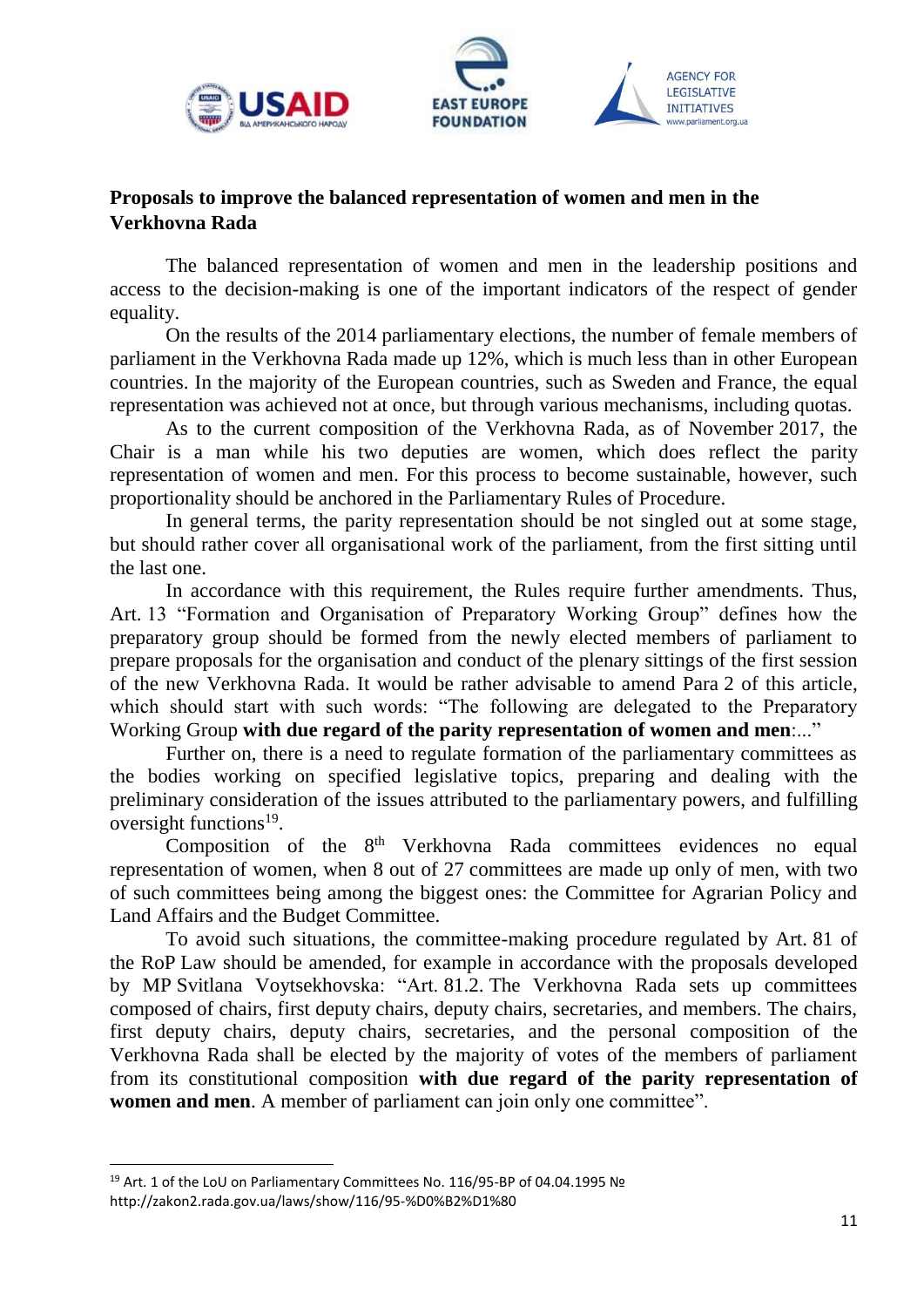



Due to the disproportionate representation of women and men in the parliamentary committees, the same disbalance is observed among the committee chairs as well. In terms of the spheres of influence, women are in the lead in the international relations sector, i.e. the International Affairs Committee and the European Integration Committee.

The other four committees are those for social policy, employment, and pension support; freedom of speech and information policy; healthcare; and taxation and customs policy.

In view of this, it would be advisable to amend the Rules, in particular Art. 82.3, as follows: "The election list for committee chairs, first deputy chairs, deputy chairs, and secretaries shall contain the names of all committees, the candidates' names, patronymics and surnames, names of parliamentary factions/groups that have nominated the candidates with **due regard of the calculation quote and shall meet the principle of equal rights and opportunities for women and men"**.

Comparison of the representation of women in the committees in charge of international relations and European integration with representation of women in international delegations reveals quite a negative trend. Thus, only two out of ten delegations are headed by women: the Permanent Delegation to the Parliamentary Assembly of the Organisation of Black Sea Economic Cooperation and the Permanent Delegation to the NATO Parliamentary Assembly.

On average, women represent only about 30% of the general composition of the interparliamentary delegations. The parity of the women-men representation is almost observed in the Permanent Delegation to the OSCE Parliamentary Assembly, while the biggest disbalance is in the Permanent Delegation to the EURONEST Parliamentary Assembly where women make up only 15%.

To overcome this disbalance, Art. 204.1 of the RoP Law should be amended as follows: "Annually, the Verkhovna Rada approves a plan for cooperation with foreign parliaments. The plan is drafted by the committee in charge of the foreign policy principles with due regard of the proposals of the Verkhovna Rada Chair, the committees, and parliamentary factions/groups. The Verkhovna Rada official delegations **shall be formed with due regard of the parity participation of women and men in their composition**."

Unequal representation of women and men is not limited only by the parliamentary committees and international delegations. The Rules should also be amended in terms of appointment of the Chair and other members of the Accounting Chamber, members of the Central Election Commission, members of the National Bank Board, as well as members of the National TV and Radio Broadcasting Council.

MP Svitlana Voytsekhovska proposes to word the RoP articles below as follows:

• Art. 208<sup>-2</sup>.5. Appointment/Dismissal Procedure for the Accounting Chamber Chair and Members: "The Accounting Chamber members shall be selected by the Verkhovna Rada through open rating voting on each candidate separately. The Verkhovna Rada shall appoint the Accounting Chamber members by the list defined on the results of the rating voting in accordance with the number of vacancies through an open voting by the majority of the MPs from the constitutional composition of the Verkhovna Rada **with due regard of the parity representation of women and men**."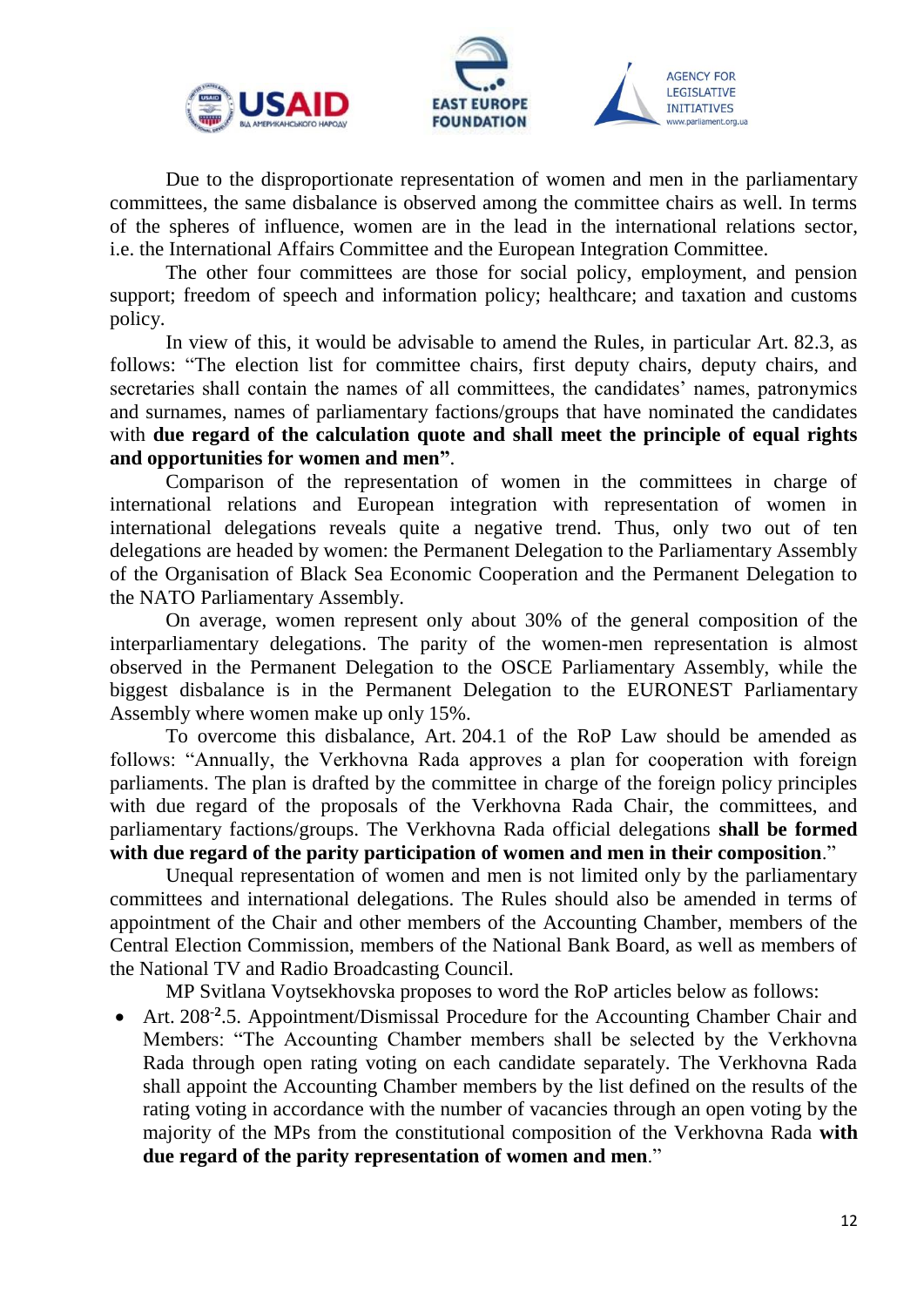



- Art. 209.1: Procedure for Appointment and Termination of Powers Upon the President's Submission of the CEC Members: "According to Art. 85.1.21 of the Ukrainian Constitution, the appointment and termination of powers of the CEC members shall be considered on the submission of the President of Ukraine with due observance of the requirements as to the information on the candidates (Art. 205.2 of the Rules) presented at the plenary sitting by the representative authorised by the President of Ukraine **with due regard of the parity representation of women and men**."
- Art. 210.1: Appointment and Dismissal Procedure for the NBU Board Members and the National TV and Radiobroadcasting Council Members: "According to Art. 85.1.19 and .20 of the Ukrainian Constitution, the Verkhovna Rada appoints and dismisses half of the NBU Board Members and appoints half of the National TV and Radiobroadcasting Council Members in accordance with the procedure established by Art. 208 of the Rules and due regard of the special provisions set in the NBU Law and the Law on the National TV and Radiobroadcasting Council **with due regard of the parity representation of women and men**."

The proposed amendments to the Rules will not only ensure equal representation of women and men, but will also have their impact on the staffing policy of the political parties when forming their parliamentary election lists.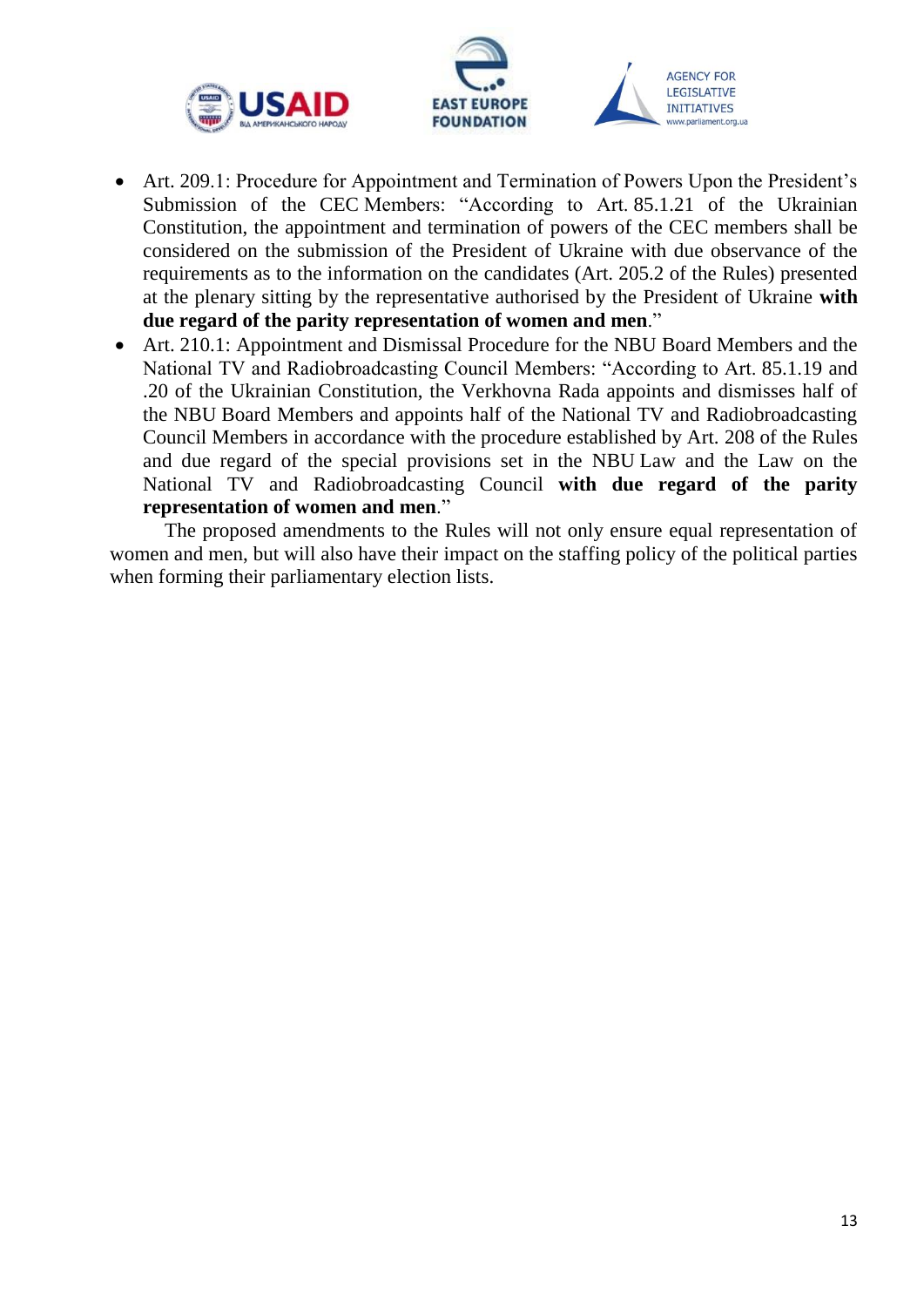

**.** 



#### **Conclusions**

<span id="page-13-0"></span>For the comprehensive reform of Ukrainian parliament with the aim to ensure gender equality, the Parliamentary Rules of Procedure need to be amended in accordance with the proposals developed by the Gender Sensitive Parliament working group established by the Gender Issues Public Council under the Equal Opportunities interfaction union.

Such proposals are presented in the RoP amendment bill to ensure equal rights and opportunities of men and women (No. 7283 of 10.11.2017) and include the following<sup>20</sup>:

- *Mandatory gender-based analysis of the legislative initiatives.* This expert analysis should improve the legislation efficiency through development of legal mechanisms to cover all spheres of public life and to ensure the possibility of the parity representation of women and men, equal access to the resources and the decision-making opportunities, as well as equal responsibility;
- *Counteraction of sexism and discrimination in the conduct of MPs in accordance with the ethical norms.* Together with the main parliamentary ethics principles, it is necessary to stress the counteraction to gender-based sexism and discrimination in order to avoid contradictions in the definition of the violation of the norms of parliamentary ethics, as well as in the assignment of the relevant punishments;
- *Improvement of the balanced representation of women and men in the Verkhovna Rada.*  For complete and comprehensive representation of the needs of the Ukrainian citizens, the parity representation of women and men should be ensured. Introduction of quoting through legislative amendments should be an efficient instrument in this direction.

Implementation of the above changes to ensure equal rights and opportunities for women and men in the Parliament will enable further reform of the Verkhovna Rada in this area with the following next steps related to the organisation of its work:

- Development and introduction of the women/men rotation mechanism for the leadership *positions* which will not only improve the women's access to the decision-making, but will also make it possible to consider and to settle issues from the perspective of the needs of both women and men;
- *Involvement of the parliamentary media into the dissemination of information on the gender policy development and condition* is important not only to inform the society, but also to use the method of influence on the state policy-making and ensuring monitoring of the situation in this sector;
- *Implementation of the gender-sensitive language policy in the legislation* aims to stress the role of women in the public policy-making and to form their proper perception by the society;
- *Development and introduction of the gender-sensitive budgeting* in accordance with the flexible mechanism for development of the targeted strategies for fair distribution of resources to ensure the needs of both women and men;
- As concerns *improvement of the infrastructure gender sensitivity and parliamentary culture*, the work-family obligations balance should be put into focus. This means that the plenary sittings agenda should be made with avoidance of evening meetings and with due

<sup>&</sup>lt;sup>20</sup> Drat amendments to the Parliamentary Rules of Procedure (to ensure equal rights and opportunities of women and men) №7283 of 10.11.2017.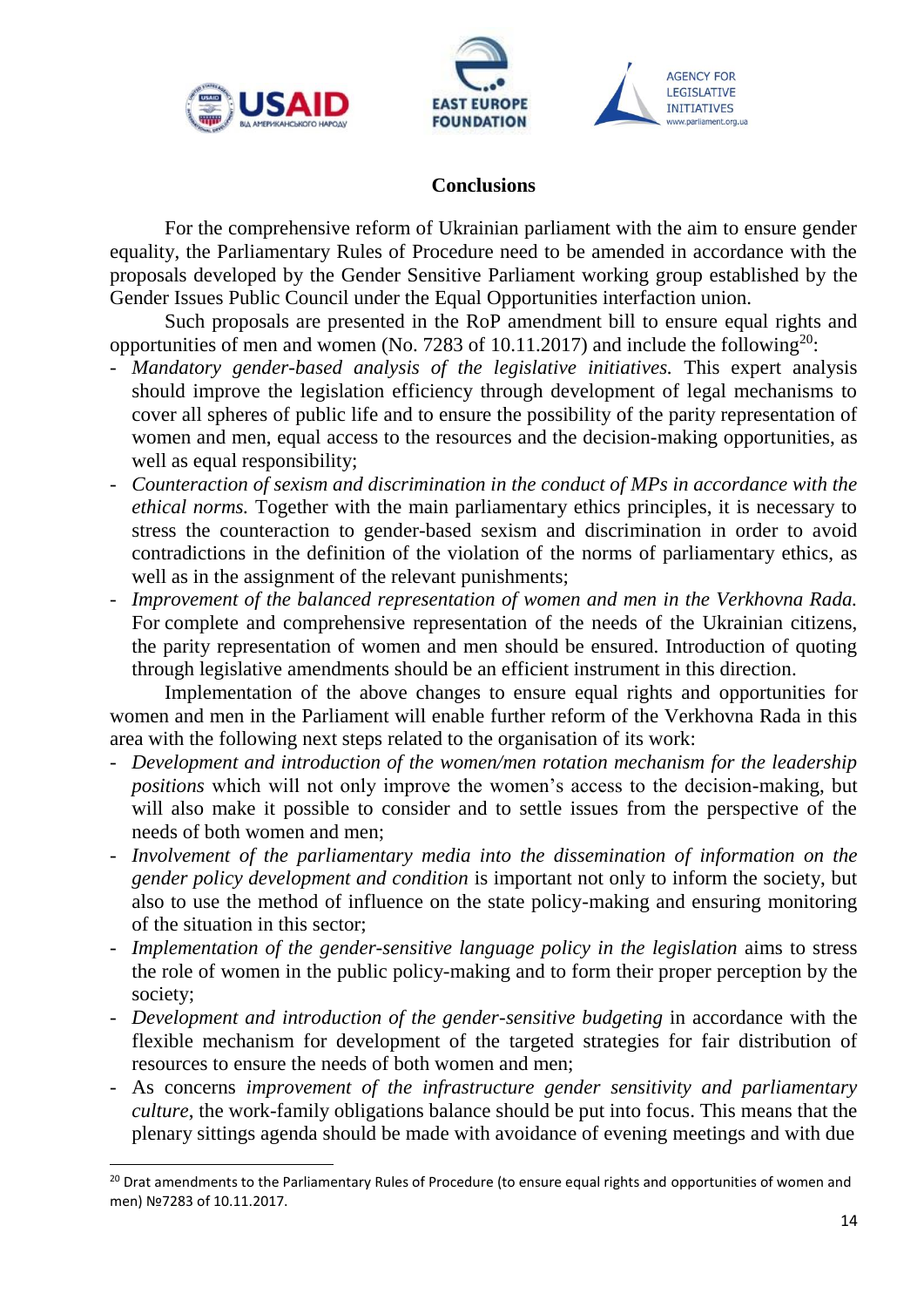





regard of school schedules, the number of child and family rooms should be increased, as well as alternative voting possibilities should be offered to the members of parliament feeding children;

- An important element for *improvement of staff gender sensitivity* is introduction of the gender equality training sessions and courses which should be obligatory both for men and women.

To distribute responsibility among male and female MPs in terms of ensuring gender equality in the parliamentary activities, it is important to pay more attention to involving men into the gender equality measures and development of joint legislative initiatives by men and women in this area.

If the above recommendations are implemented, the Verkhovna Rada should become a positive example and a model of changes demonstrating the efficiency of work of a legislative body in case the equal rights of women and men are observed.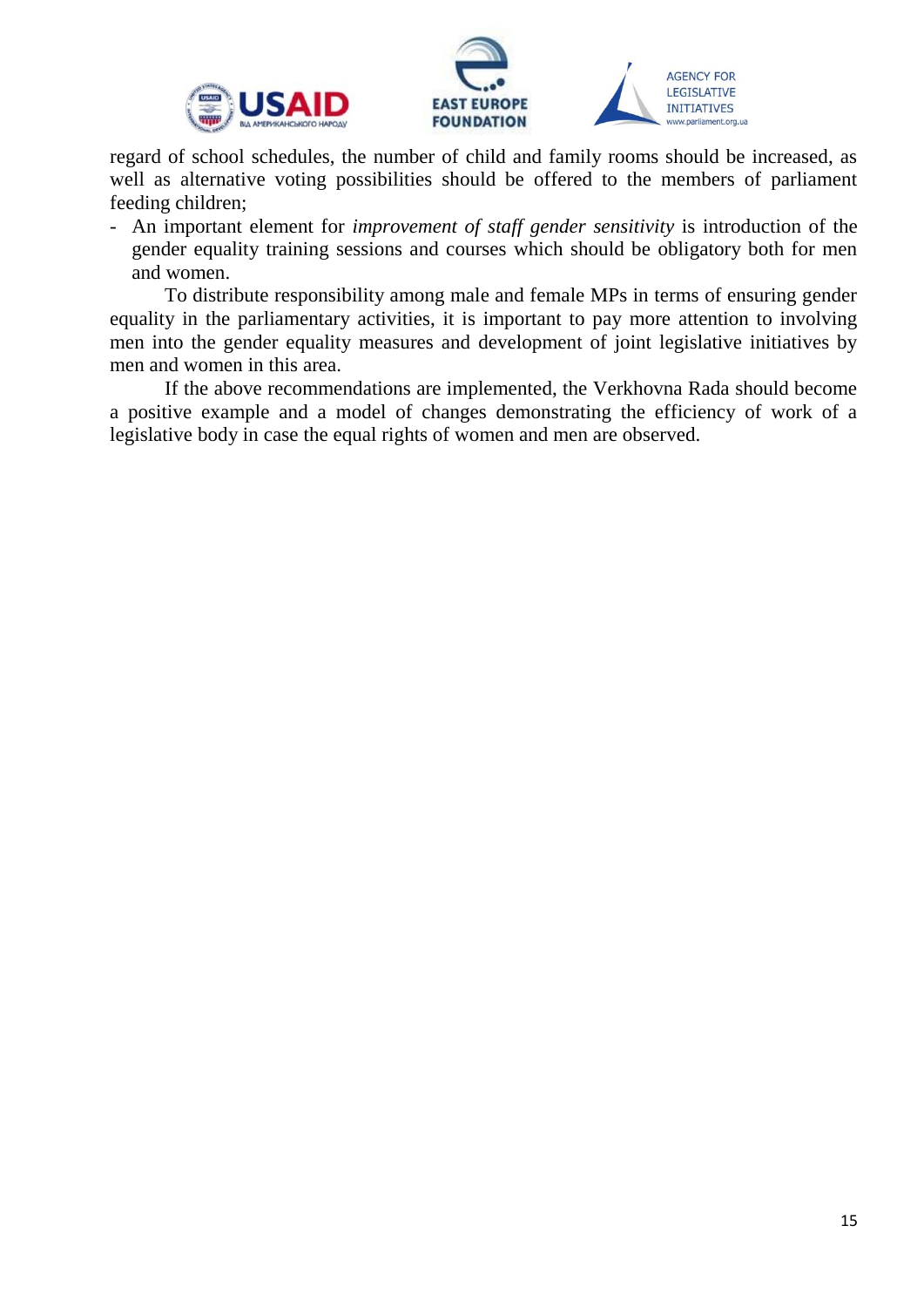



## *References*

- 1. LoU on Ensuring Equal Rights and Opportunities for Women and Men (No. 2866-IV of 08.09.2015)<http://zakon3.rada.gov.ua/laws/show/2866-15>
- 2. LoU on the Principles to Prevent and Counteract Discrimination in Ukraine (No. 5207- VI of 06.09.2012) <http://zakon2.rada.gov.ua/laws/show/5207-17>
- 3. LoU on Parliamentary Committees (No. 116/95-BP of 04.04.1995) <http://zakon2.rada.gov.ua/laws/show/116/95-%D0%B2%D1%80>
- 4. LoU on Parliamentary Rules of Procedure (No. 1861-VI of 10.02.2010) http://zakon2.rada.gov.ua/laws/show/1861-17
- 5. LoU on the Parliamentary Status (No. 2790-XII of 17.11.1992) <http://zakon3.rada.gov.ua/laws/show/2790-12>
- 6. VRU Resolution on the Measures to Implement the Recommendation of Internal Reform and Strengthening the VRU Institutional Capacity of 17.03.2016
- 7. CMU Resolution on Public Bodies Staff Salaries (No. 15 of 18.01.2017) http://www.kmu.gov.ua/control/uk/cardnpd?docid=249668347
- 8. CMU Resolution on the Gender-based analysis (No. 504 of 12.04.2006) <http://zakon3.rada.gov.ua/laws/show/504-2006-%D0%BF>
- 9. Amendments to the LoU on Parliamentary Rules of Procedure (to ensure equal rights ad opportunities for women and men) (No. 7283 of 10.11.2017)
- 10.Elizabeth Klatzer, Tetyana Ivanina. Gender Guided Budgeting: Analysis of the Budget-Funded Programme from the Perspective of Gender Equality. Manual for Public Authorities and Local Self-Governance Staff – p. 6 – http://www.fes.kiev.ua/new/wb/media/genderresponsivebugeting2015ukr.pdf.
- 11.A. Kohut, O. Savchuk. Ethical and Legal Regulation of the Parliamentary Conduct: International Experience and Proposals for Ukraine (Policy Paper) – p. 9 [http://www.radaprogram.org/sites/default/files/infocenter/piblications/etychne\\_ta\\_pravo](http://www.radaprogram.org/sites/default/files/infocenter/piblications/etychne_ta_pravove_blok_165h235_2015-07-21_preview_1.pdf) [ve\\_blok\\_165h235\\_2015-07-21\\_preview\\_1.pdf](http://www.radaprogram.org/sites/default/files/infocenter/piblications/etychne_ta_pravove_blok_165h235_2015-07-21_preview_1.pdf)
- 12.O. Suslova. Analysis of the Public Policies and Regulations in Terms of Their Compliance with the Principle of Equal Rights and Opportunities of Women and Men – Kyiv,  $2017 - p.$  36 http://www.radaprogram.org/sites/default/files/publications/gender\_public\_policy\_web.p df
- 13.Gender Sensitive Parliaments: Advancements in Workplace -2012- №. 2012-40-E P.1 <https://lop.parl.ca/Content/LOP/ResearchPublications/2012-40-e.pdf>
- 14.Gender-Sensitive Parliaments: A Global Review of Good Practice, Inter-Parliamentary Union, Reports and Documents. – 2011. – No. 65. – P. 6 <http://www.ipu.org/pdf/publications/gsp11-e.pdf>
- 15.The Representation of Women in Israeli Politics A Comparative Perspective, Assaf Shapira, Ofer Kenig, Chen Friedberg, Reut Itzkovitch-Malka <https://en.idi.org.il/media/4123/the-representation-of-women-in-israeli-politics.pdf>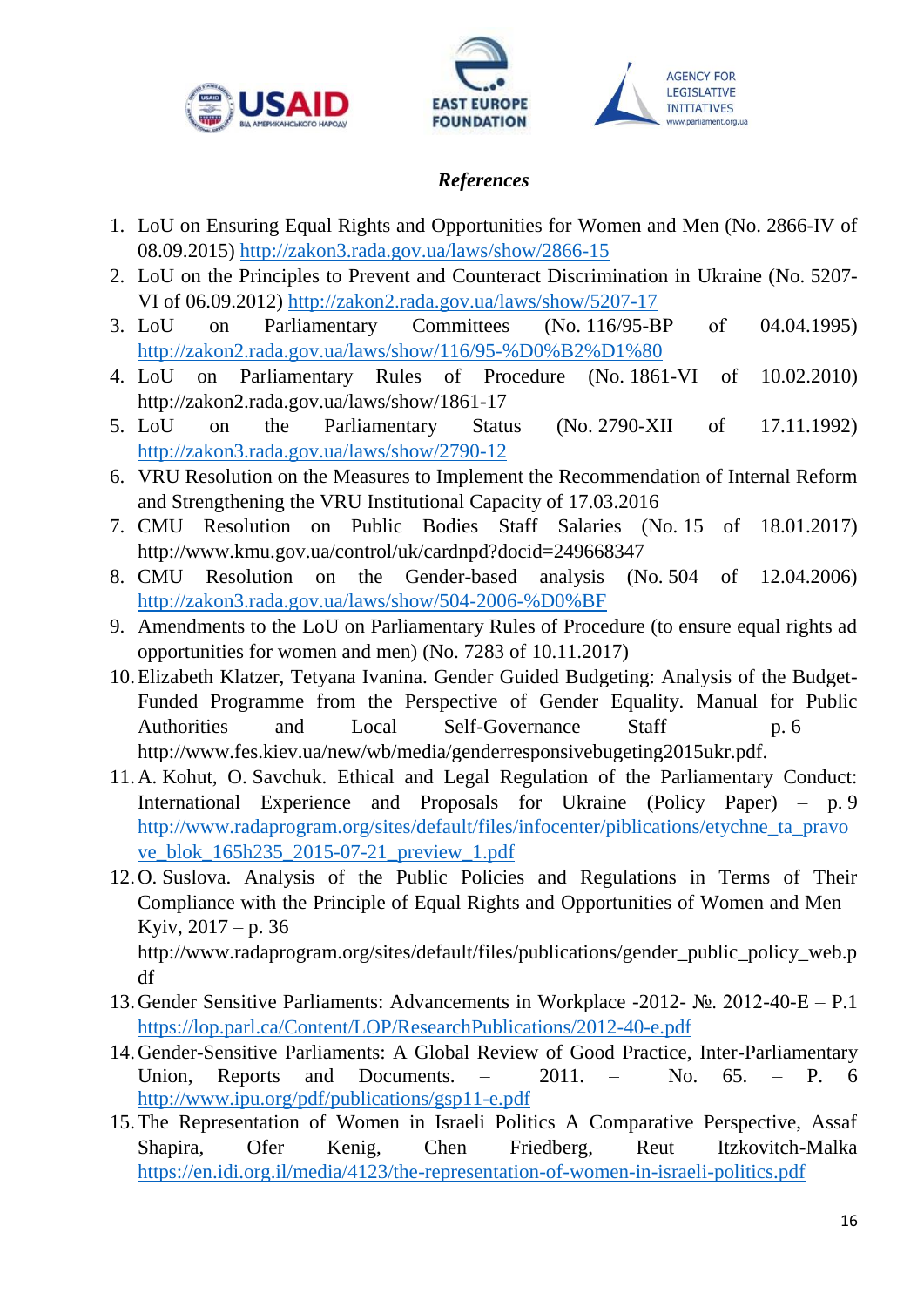



16.Sharp R. Budgeting for Equity: Gender Budget Initiatives within a Framework of Performance Oriented Budgeting – http://www.unifem.org/resources/item\_detail. php?ProductID=3 – Р.11